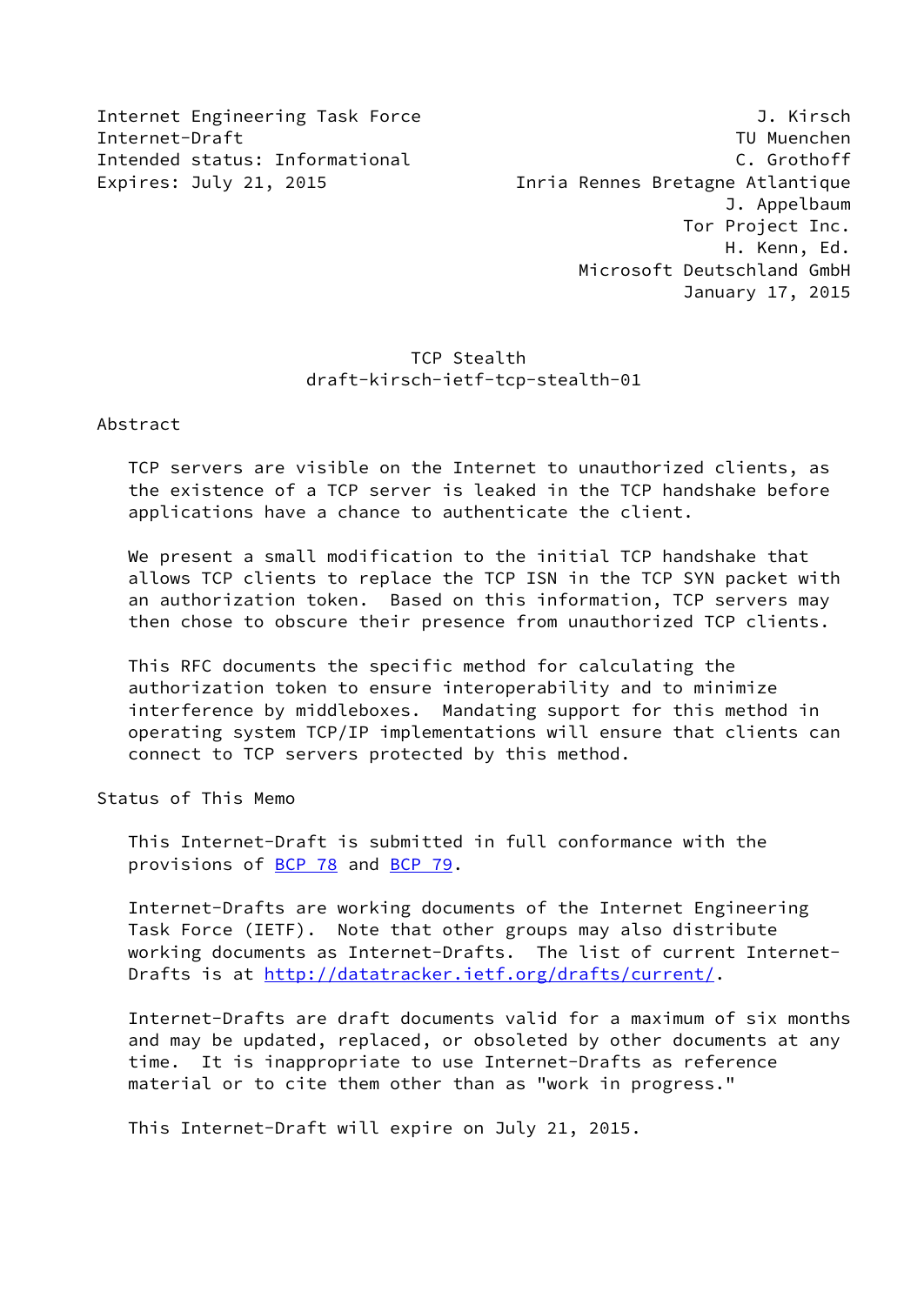<span id="page-1-1"></span>Internet-Draft TCP Stealth TCP Stealth January 2015

Copyright Notice

 Copyright (c) 2015 IETF Trust and the persons identified as the document authors. All rights reserved.

This document is subject to **[BCP 78](https://datatracker.ietf.org/doc/pdf/bcp78)** and the IETF Trust's Legal Provisions Relating to IETF Documents [\(http://trustee.ietf.org/license-info](http://trustee.ietf.org/license-info)) in effect on the date of publication of this document. Please review these documents carefully, as they describe your rights and restrictions with respect to this document. Code Components extracted from this document must include Simplified BSD License text as described in Section 4.e of the Trust Legal Provisions and are provided without warranty as described in the Simplified BSD License.

## Table of Contents

|                  |                                                                | $\overline{2}$  |
|------------------|----------------------------------------------------------------|-----------------|
| $\overline{2}$ . | Terminology and Conventions Used in This Document              | $\overline{3}$  |
| 3.               | Description of the TCP Stealth Option $\ldots$                 | $\overline{4}$  |
|                  | 3.1. 32-bit Access Authorization                               | $\overline{4}$  |
|                  |                                                                | $\overline{4}$  |
|                  | 3.2. 16-bit Access Authorization and 16-bit Payload Protection | 5               |
|                  |                                                                | $\overline{5}$  |
| 4.               | Timestamps and TCP SYN Retransmits                             | 6               |
| 5.               | TCP Stealth and TCP SYN Cookies                                | 6               |
| 6.               | Integration with Applications                                  | 6               |
| 7.               | TCP Stealth and destination network address translation        |                 |
|                  |                                                                | $\mathbf{I}$    |
| 8.               |                                                                | $\overline{1}$  |
| 9.               | Middlebox Considerations                                       | $\overline{1}$  |
| 10.              |                                                                | $\overline{1}$  |
|                  |                                                                | $\overline{1}$  |
|                  |                                                                | 8               |
|                  | Normative References<br>12.1.                                  | 8               |
|                  |                                                                |                 |
|                  | 12.2. Informative References                                   | $\overline{9}$  |
|                  |                                                                | $\underline{9}$ |

## <span id="page-1-0"></span>[1](#page-1-0). Introduction

As it has been shown in [\[ZMAP](#page-9-2)], it is feasible today to perform a port scan on all Internet hosts in less than an hour and specialized search engines perform such port scans regularily. At the same time,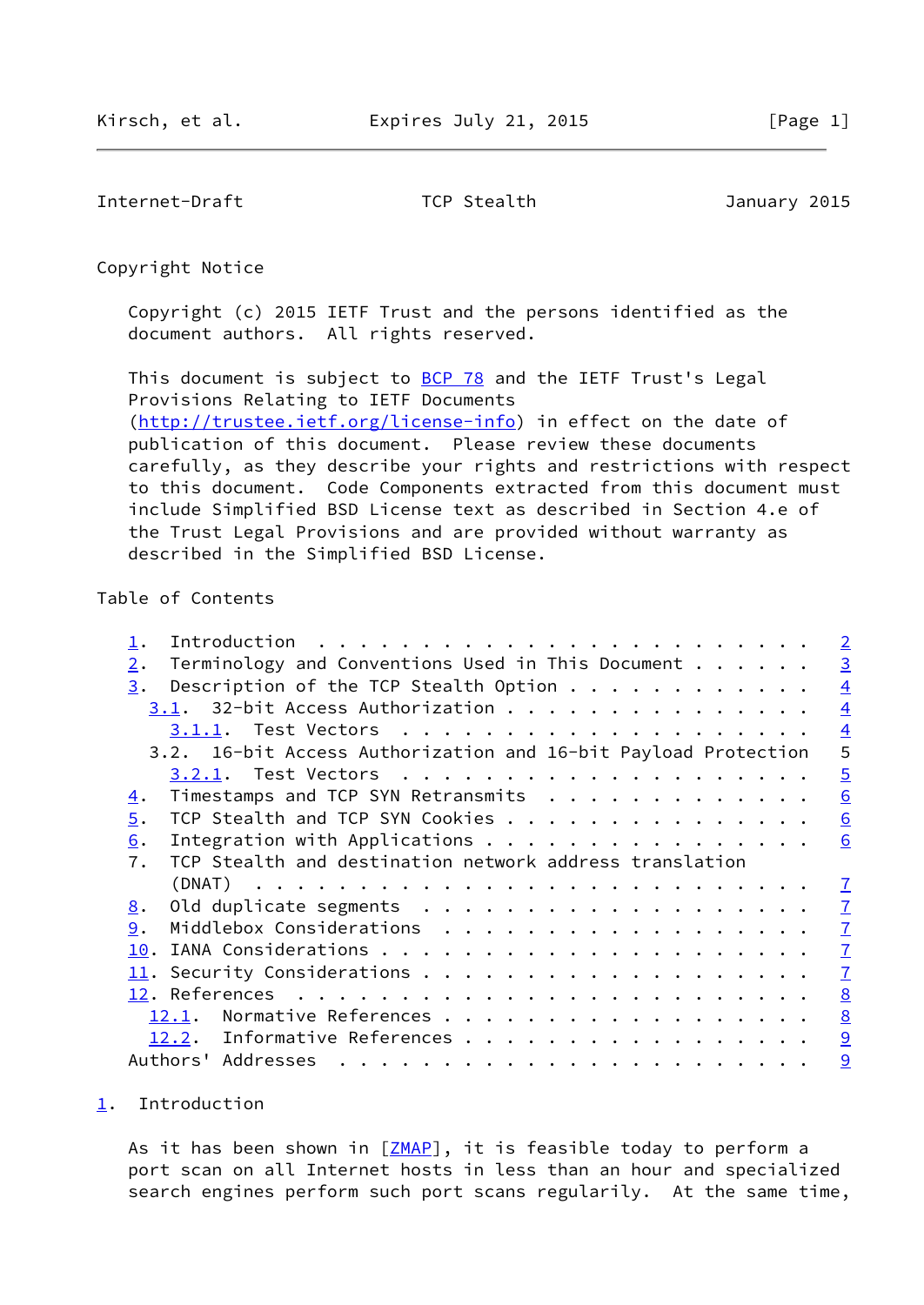security issues in server implementations are exploited by various parties for espionage and commercial gain. Thus, it is increasingly important to minimize the visible footprint of services on Internet hosts, thereby reducing the attack surface.

Kirsch, et al. Expires July 21, 2015 [Page 2]

<span id="page-2-0"></span>Internet-Draft TCP Stealth January 2015

 Since the complete integrity of the internet infrastructure cannot be assumed, it follows that adversaries may be able to observe all traffic of an Internet host and perform man-in-the-middle attacks on traffic originating from specific clients. Furthermore, on the server side, an adversary looking for exploitable systems should be expected to have the ability to perform extensive port scans for TCP servers.

 To help address this problem, we propose to standardize TCP Stealth, a stealthy port-knocking variant where an authenticator is embedded in the TCP SQN number. TCP Stealth enables authorized clients to perform a standard TCP handshake with the server, while obscuring the existence of the server from port scanners. The basic idea is to transmit an authorization token derived from a shared secret instead of a random value for the initial TCP SQN number in the TCP SYN packet. The token demonstrates to the server that the client is authorized and may furthermore protect the integrity of the beginning of the TCP payload to prevent man-in-the-middle attacks. If the token is incorrect, the operating system pretends that the port is closed. Thus, the TCP server is hidden from port scanners and the TCP traffic has no anomalies compared to a normal TCP handshake.

The TCP MD5 Signature Option defined in [RFC 2385](https://datatracker.ietf.org/doc/pdf/rfc2385) defines a similar mechanism, except that [RFC 2385](https://datatracker.ietf.org/doc/pdf/rfc2385) does not work in the presence of NATs [\(RFC 1631](https://datatracker.ietf.org/doc/pdf/rfc1631)) and visibly changes the TCP wire protocol, and can thus be easily detected.

 While TCP Stealth does not change the TCP wire protocol, the specific method for calculating the authorization token must be consistent across Internet hosts and their TCP/IP implementations to ensure interoperability. By embedding the port knocking logic into the TCP/ IP implementation of an operating system, we minimize the possibility of detecting hidden services via timing attacks, and avoid the pitfalls of applications trying to re-implement TCP in user-space. Implementors MUST make sure that the response to a connection request with wrong ISN value does not differ in any way from the response to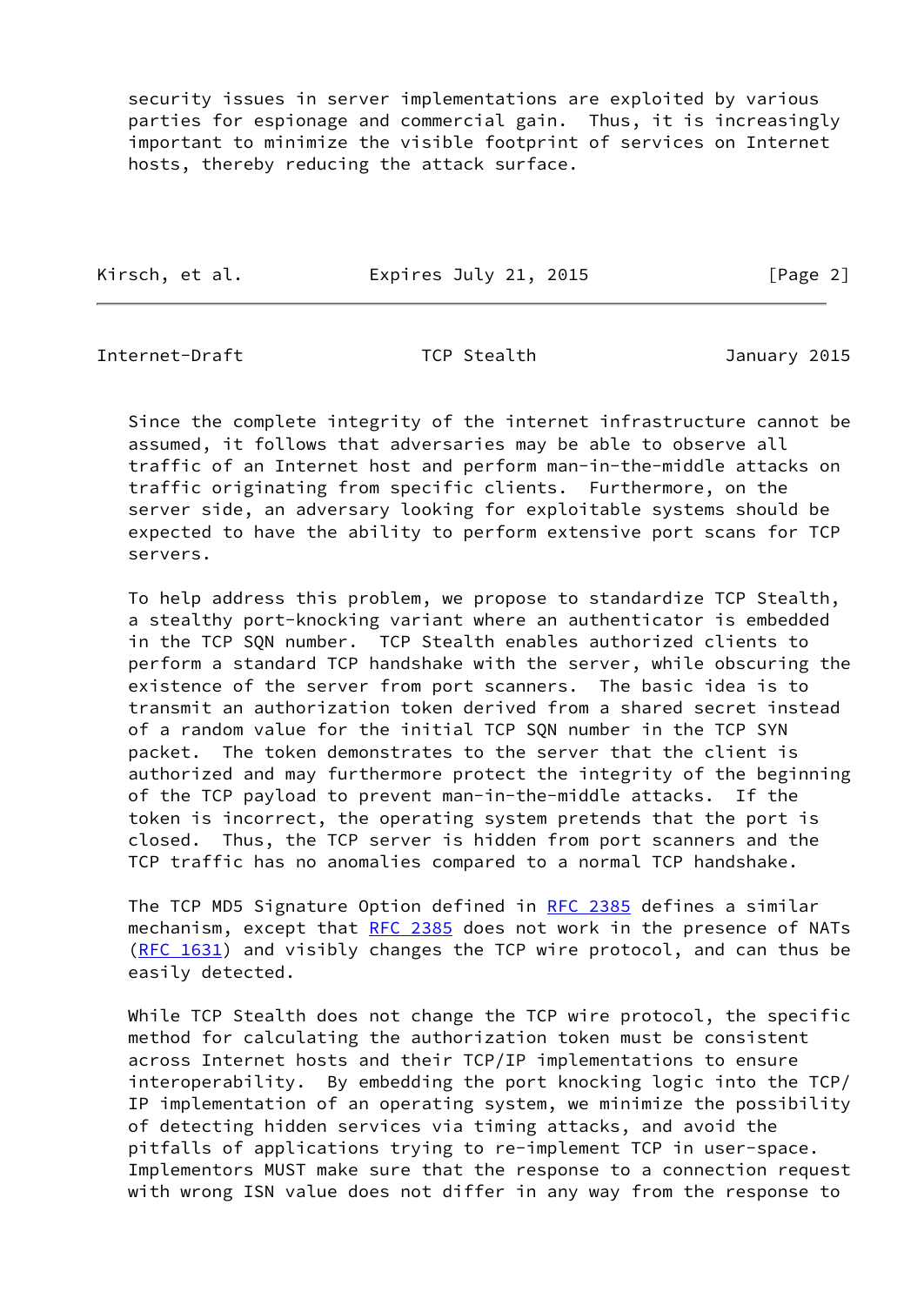a connection request to a closed port.

<span id="page-3-0"></span>[2](#page-3-0). Terminology and Conventions Used in This Document

 The key words "MUST", "MUST NOT", "REQUIRED", "SHALL", "SHALL NOT", "SHOULD", "SHOULD NOT", "RECOMMENDED", "MAY", and "OPTIONAL" in this document are to be interpreted as described in [RFC 2119.](https://datatracker.ietf.org/doc/pdf/rfc2119)

 We use "TCP Stealth" to refer to the techniques described in this document.

| Kirsch, et al. | Expires July 21, 2015 | [Page 3] |
|----------------|-----------------------|----------|
|----------------|-----------------------|----------|

<span id="page-3-2"></span>Internet-Draft TCP Stealth January 2015

 The abbreviation "ISN" is used for the initial sequence number in the TCP header.

<span id="page-3-1"></span>[3](#page-3-1). Description of the TCP Stealth Option

 TCP Stealth implementations MUST support two variants for the TCP ISN calculation. The first variant is to only provide access authorization, the second also ensures the integrity of the first octets of the TCP payload. Which method is used depends on the application protocol, as only certain application protocols can benefit from the TCP payload protection.

Using the TCP Timestamp option (see [RFC 7323, section](https://datatracker.ietf.org/doc/pdf/rfc7323#section-3.2) 3.2) is recommended but optional in combination with TCP Stealth. If the client does not include a timestamp in the request, the following calculations should be done using a timestamp value of zero.

 Note that if the TCP Timestamp option is enabled then the TCP implementation MUST make sure that potential retransmits of TCP SYN segments carry the same value for the TSVal field as the initial SYN segment that was sent out by TCP Stealth.

<span id="page-3-3"></span>[3.1](#page-3-3). 32-bit Access Authorization

 For TCP Stealth without payload integrity protection, the 32 bit ISN is calculated using a single round of MD5 (the procedure explained in [RFC 1321, section](https://datatracker.ietf.org/doc/pdf/rfc1321#section-3.4) 3.4) using the 64-byte shared secret as the argument for the hash function and a 16 byte initialization vector IV computed as follows: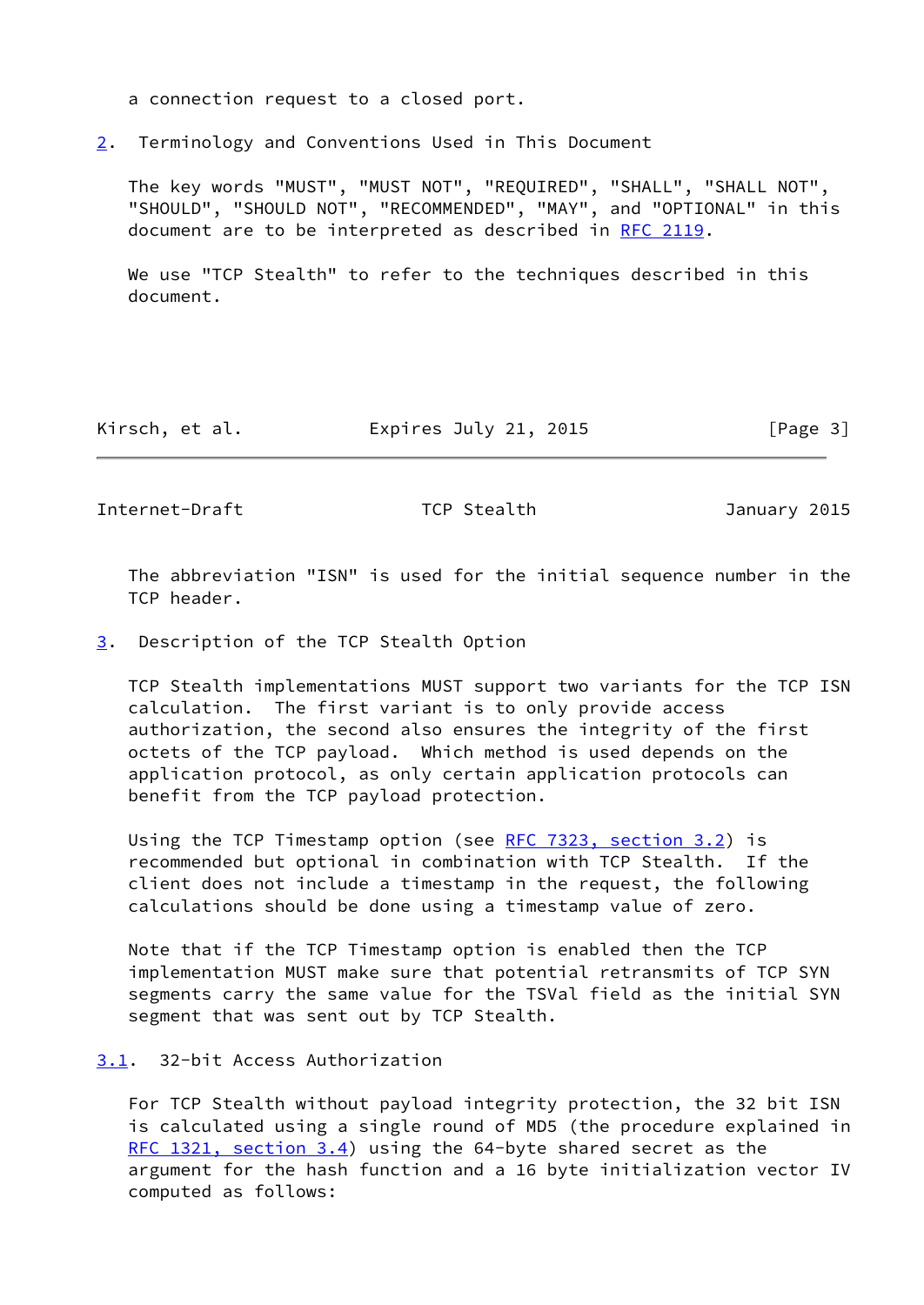First, the 16 byte are set to the destination address, in the case of IPv4 padded with zeros. Then, (if existent) the timestamp value (in network byte order) is XORed at offsets 8 to 11, and finally the destination port (in network byte order) is XORed at offsets 12 to 13.

 The resulting four 32-bit words of the MD5 hash are combined using XOR to calculate the 32-bit ISN in network byte order.

<span id="page-4-0"></span>[3.1.1](#page-4-0). Test Vectors

Kirsch, et al. Expires July 21, 2015 [Page 4]

<span id="page-4-1"></span>Internet-Draft TCP Stealth January 2015

|                                                                                   | IPv4                                                                                              | IPv6                                                |
|-----------------------------------------------------------------------------------|---------------------------------------------------------------------------------------------------|-----------------------------------------------------|
| Shared secret<br>Destination IP<br>Destination Port<br>Timestamp<br>Resulting ISN | "Magic secret string"   "Magic secret string"<br>192.18.42.42<br>4242<br>0x11223344<br>0xedea1325 | 2001:db8::2a:2a<br>4242<br>0x11223344<br>0x4923a842 |

<span id="page-4-2"></span>[3.2](#page-4-2). 16-bit Access Authorization and 16-bit Payload Protection

 For TCP Stealth with payload integrity protection, the protected portion of the payload is limited to at most the first segment. Additionally, both client and server must know the exact number of bytes to be protected beforehand. The secret is prepended to the protected payload and hashed using full MD5 and the resulting eight 16-bit words of the MD5 hash are combined using XOR to a 16-bit integrity hash (IH).

 Then, the 32 bit ISN is calculated using a single round of MD5 (the procedure explained in [RFC 1321, section](https://datatracker.ietf.org/doc/pdf/rfc1321#section-3.4) 3.4) using the 64-byte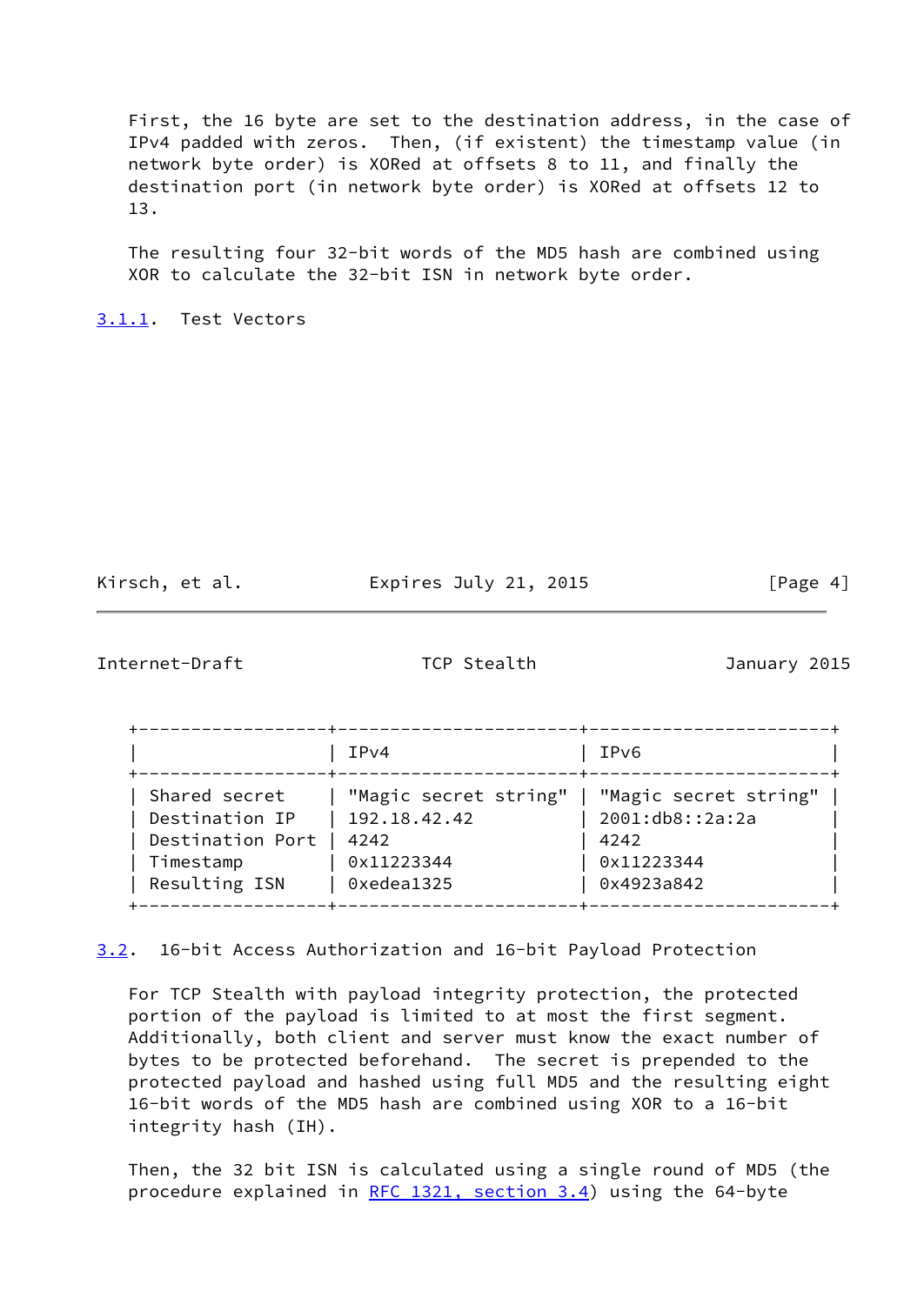shared secret as the argument for the hash function and a 16 byte initialization vector IV computed as follows:

 First, the 16 bytes are set to the destination address, in the case of IPv4 padded with zeros. The IH is XORed at offset 4 to 5. Then, (if existent) the timestamp value (in network byte order) is XORed at offsets 8 to 11, and finally the destination port (in network byte order) is XORed at offsets 12 to 13.

 The resulting four 32-bit words of the MD5 hash are combined using XOR to calculate at 32-bit authenticator value (AV). The upper 16 bit of the AV are concatenated with the 16 bit of the IH to create the final 32-bit ISN in network byte order

 The TCP server uses the 16 bit IH from the ISN to calculate the AV when receiving the TCP SYN packet. If the AV matches, the handshake is allowed to proceed. Then, when the TCP server receives the first segment, it checks that the included payload is of sufficient length and in combination with the shared secret hashes to the IH. If these checks fail, the connection is closed (using TCP RST).

<span id="page-5-0"></span>[3.2.1](#page-5-0). Test Vectors

| Kirsch, et al. | Expires July 21, 2015 | [Page 5] |
|----------------|-----------------------|----------|

<span id="page-5-1"></span>Internet-Draft TCP Stealth January 2015

|                     | IPv4                              | IP <sub>v6</sub>                  |
|---------------------|-----------------------------------|-----------------------------------|
| Payload             | "Protected payload<br>goes here." | "Protected payload goes<br>here." |
| Protected<br>length | 28                                | 28                                |
| Shared secret       | "Magic secret string"             | "Magic secret string"             |
| Destination<br>ТP   | 192.18.42.42                      | 2001:db8::2a:2a                   |
| Destination<br>Port | 4242                              | 4242                              |
| Timestamp           | 0x11223344                        | 0x11223344                        |
| Resulting ISN       | 0x2153ff96                        | 0x3ae5ff96                        |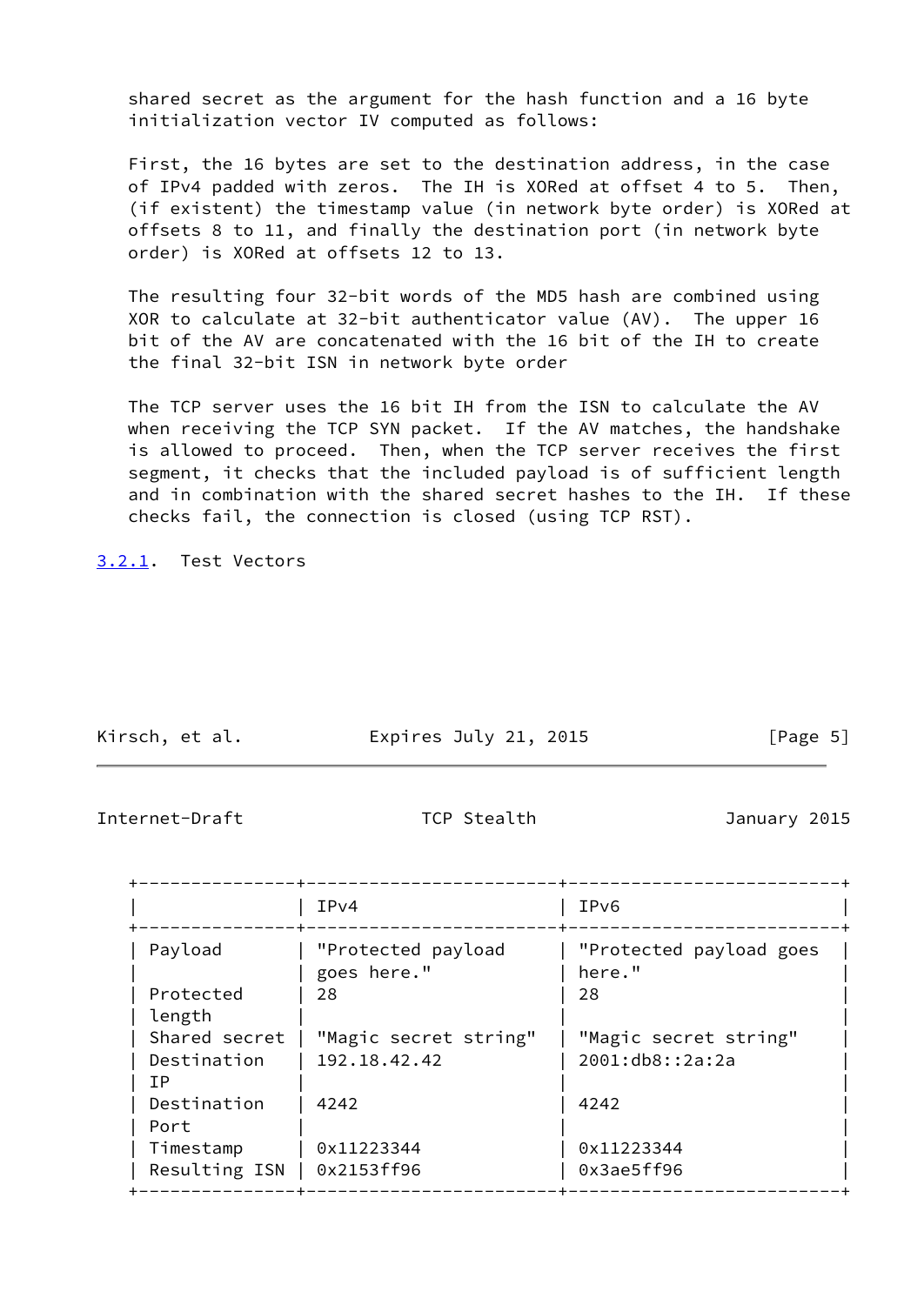<span id="page-6-0"></span>[4](#page-6-0). Timestamps and TCP SYN Retransmits

 Implementations of TCP Stealth MUST take care to NOT modify the value of the TCP timestamp (if present) when retransmitting the TCP SYN packet. Otherwise, a different TCP timestamp would change the result of the ISN calculation and the receiver would fail to interpret the SYN packet correctly as a retransmission, which would be problematic in cases where high delay or a loss of the SYN ACK caused the retransmission.

 TCP implementations in general SHOULD strongly consider preserving the original TCP timestamp value for TCP SYN retransmissions to make it impossible to detect the use of TCP Stealth by forcing TCP SYN retransmissions.

<span id="page-6-1"></span>[5](#page-6-1). TCP Stealth and TCP SYN Cookies

 Implementations of TCP Stealth can support the use of TCP SYN Cookies as described in [RFC 4987](https://datatracker.ietf.org/doc/pdf/rfc4987), even in combination with content integrity protection. For this, the TCP server needs to recover the original ISN by subtracting 1 from the SQN of the first acknowledgement from the client. This way, the TCP server does not need to keep any state after receiving just the SYN packet.

<span id="page-6-2"></span>[6](#page-6-2). Integration with Applications

 Given operating system support, nearly every network application can be easily adapted to use TCP Stealth. Operating systems MUST use their existing facilities for setting TCP options to enable TCP clients to specify the shared secret and optionally the first octets of the TCP payload that are to be integrity protected. Similarly,

| Kirsch, et al. | Expires July 21, 2015 | [Page 6] |
|----------------|-----------------------|----------|
|----------------|-----------------------|----------|

<span id="page-6-3"></span>Internet-Draft TCP Stealth January 2015

 for the TCP server it MUST be possible to set the shared secret and the expected number of protected octets of the TCP payload.

 Furthermore, support for these options MUST be provided for both IPv4 and IPv6 and MAY be provided for other address families.

<span id="page-6-4"></span>[7](#page-6-4). TCP Stealth and destination network address translation (DNAT)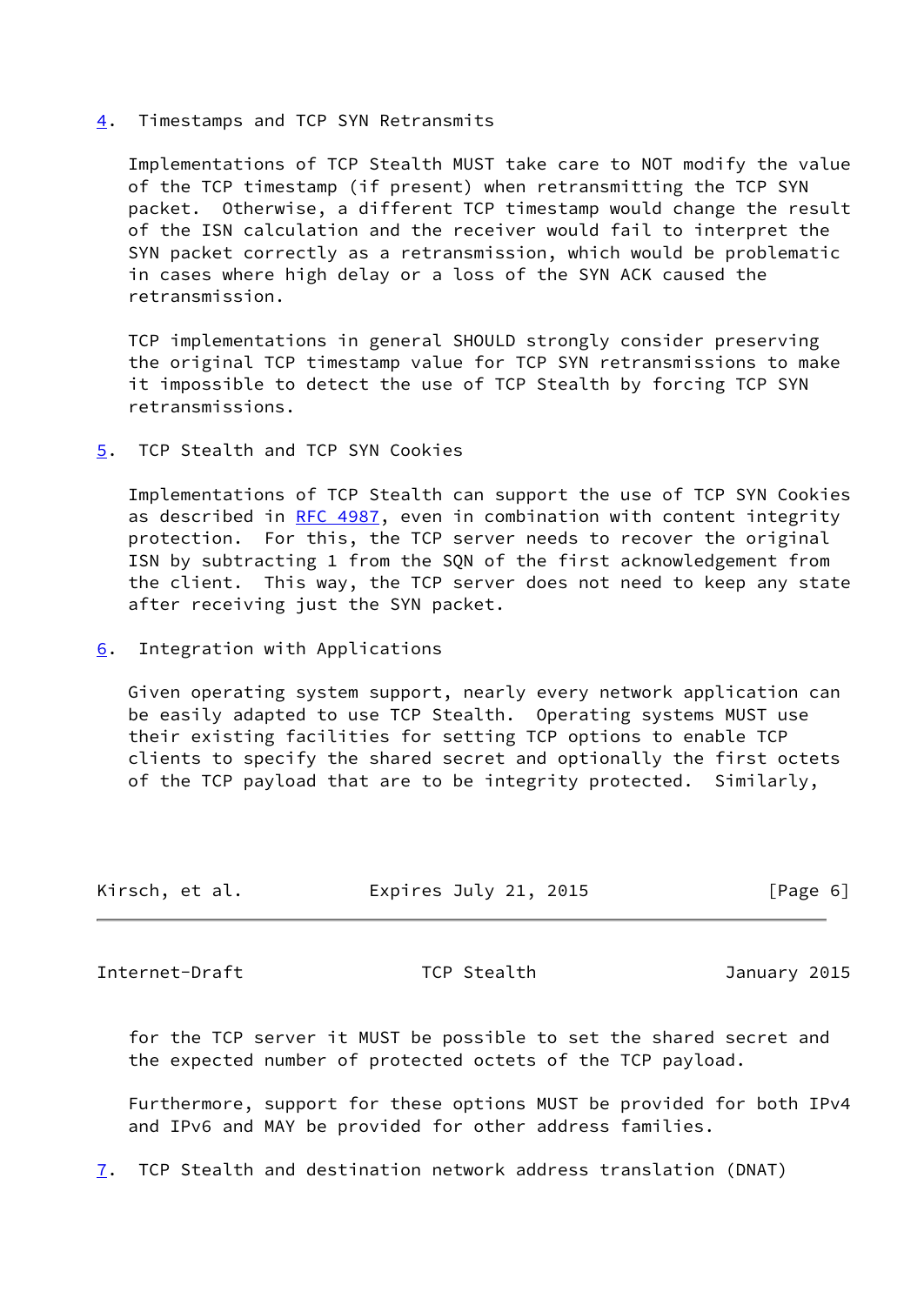As TCP Stealth relies on the destination port and address being preserved across the network, TCP Stealth cannot directly be used with hosts behind a DNAT. In case a host behind a DNAT should be protected by TCP Stealth the TCP Stealth implementation should be moved directly into the DNAT implementation.

<span id="page-7-0"></span>[8](#page-7-0). Old duplicate segments

 A client using the pseudo-random ISN generation of TCP Stealth without payload protection must respect TCP TIME-WAIT and use a different source port for a second connection to the same destination until sufficient time has past for old duplicate segments of the previous TCP connection to not be in the network anymore. TCP Stealth has no impact on the TCP PAWS mechanism [\(RFC 7323](https://datatracker.ietf.org/doc/pdf/rfc7323)), as PAWS makes no assumptions about the ISN.

<span id="page-7-1"></span>[9](#page-7-1). Middlebox Considerations

 To avoid interfering with TCP Stealth, middleboxes SHOULD NOT modify TCP SQN numbers and SHOULD preserve the TCP timestamp option (if present). Recent studies [[OSSIFICATION\]](#page-9-3) [\[Knock\]](#page-9-4) have shown that almost all middleboxes already satisfy these constraints.

<span id="page-7-2"></span>[10.](#page-7-2) IANA Considerations

None.

<span id="page-7-3"></span>[11.](#page-7-3) Security Considerations

 Implementations using a predictable shared secret and predictable values for the TCP timestamp (such as 0 if timestamps are not used at all) may be susceptible to attacks based on ISN prediction. Thus, applications MUST be careful to not set the option with an empty or default value for the shared secret (especially in the case where the user did not to specify a shared secret). Similarly, static sequence numbers occur when TCP timestamps are disabled for each combination of secret, destination IP address and destination port.

 Using predictable ISNs can be used as a vector for denial-of-service attacks on TCP (such as CVE-2005-0356). However, with TCP Stealth,

| Kirsch, et al. | Expires July 21, 2015 | [Page 7] |
|----------------|-----------------------|----------|
|----------------|-----------------------|----------|

<span id="page-7-4"></span>Internet-Draft TCP Stealth January 2015

only the authorized client and the providing server share the secret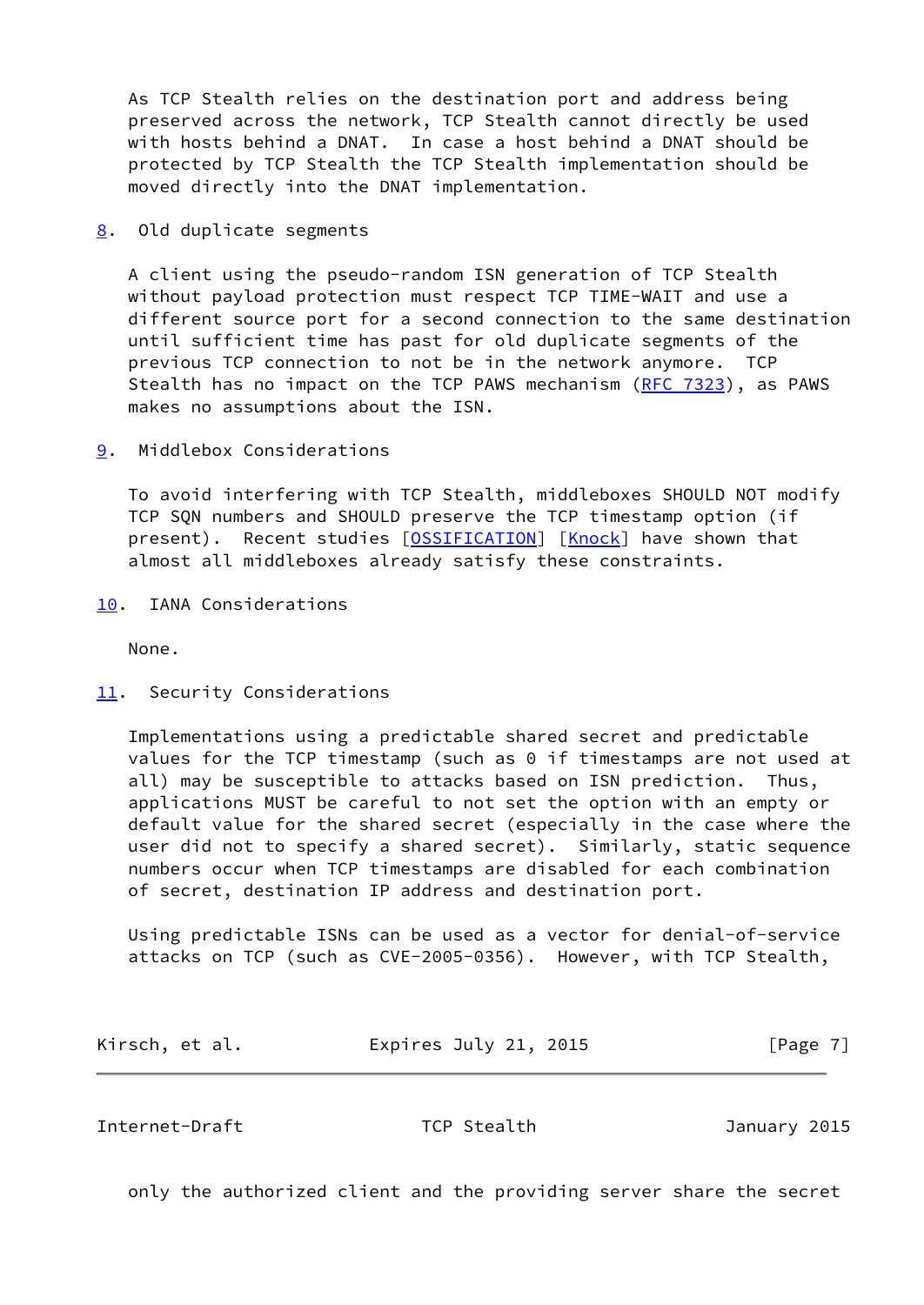necessary to predict the ISN. Routers that are in a position to observe the ISN from the handshake can always perform a Denial of Service attack on TCP. TCP Stealth does not change this fundamental issue with TCP.

 Middleboxes MAY modify the TCP SQN number or tamper with the TCP timestamp option. In this case, services protected by the TCP Stealth option would be unavailble to clients accessing the network from behind such a NAT. While such implementations are rare in practice, operators should be aware of the resulting possible limitations in availablilty of TCP Stealth protected services.

 TCP Stealth MAY protect against malicious attacks in which security flaws of software operating above the TCP protocol are exploited. However TCP Stealth SHOULD be considered as an additional layer of security, not as a replacement of IP or higher level based authentication.

 TCP Stealth does not protect against passive port scan scenarios in which an attacker can tell a closed from an open port by eavesdropping on the connection made by a legit client to a TCP Stealth protected server. TCP Stealth MAY protect against active man-in-the-middle attacks in which an attacker tries to intercept the TCP connection after the knock if TCP Stealth operates with payload integrity protection and the application layer protocol is designed in a sane way.

 The protections offered by TCP Stealth are limited by the fact that the TCP SQN number field is only 32 bits. Thus, an adversary may still be able to connect to TCP Stealth protected services with low probability by chance, or high probability using brute-force methods. Thus, TCP Stealth SHOULD only be used as an additional layer of security.

<span id="page-8-0"></span>[12.](#page-8-0) References

<span id="page-8-1"></span>[12.1](#page-8-1). Normative References

- [RFC1321] Rivest, R., "The MD5 Message-Digest Algorithm", [RFC 1321,](https://datatracker.ietf.org/doc/pdf/rfc1321) April 1992.
- [RFC2119] Bradner, S., "Key words for use in RFCs to Indicate Requirement Levels", [BCP 14](https://datatracker.ietf.org/doc/pdf/bcp14), [RFC 2119](https://datatracker.ietf.org/doc/pdf/rfc2119), March 1997.
- [RFC4987] Eddy, W., "TCP SYN Flooding Attacks and Common Mitigations", [RFC 4987](https://datatracker.ietf.org/doc/pdf/rfc4987), August 2007.

Kirsch, et al. Expires July 21, 2015 [Page 8]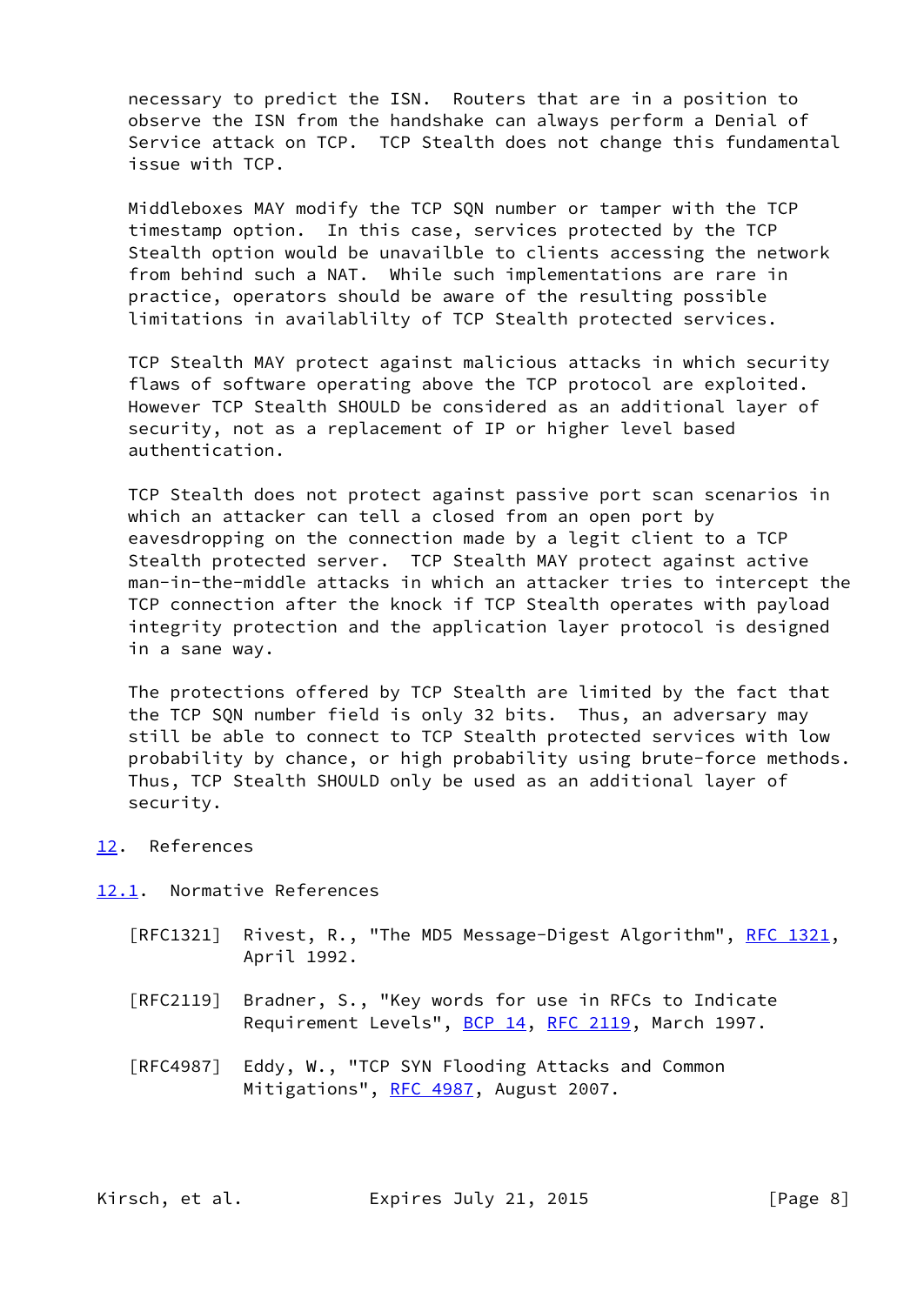<span id="page-9-1"></span>Internet-Draft TCP Stealth January 2015

- [RFC7323] Borman, D., Braden, B., Jacobson, V., and R. Scheffenegger, "TCP Extensions for High Performance", [RFC](https://datatracker.ietf.org/doc/pdf/rfc7323) [7323,](https://datatracker.ietf.org/doc/pdf/rfc7323) September 2014.
- <span id="page-9-4"></span><span id="page-9-0"></span>[12.2](#page-9-0). Informative References
	- [Knock] Kirsch, J. and C. Grothoff, "Knock: Practical and Secure Stealthy Servers", August 2014, <[https://gnunet.org/](https://gnunet.org/knock) [knock>](https://gnunet.org/knock).

## <span id="page-9-3"></span>[OSSIFICATION]

 Honda, M., Nishida, Y., Raiciu, C., Greenhalgh, A., Handley, M., and H. Tokuda, "Is It Still Possible to Extend TCP?", 2011, <[http://doi.acm.org/10.1145/2068816.2068834>](http://doi.acm.org/10.1145/2068816.2068834).

<span id="page-9-2"></span> [ZMAP] Durumeric, Z., Wustrow, E., and J. Halderman, "ZMAP: The Internet Scanner", August 2013, <[https://zmap.io/>](https://zmap.io/).

Authors' Addresses

 Julian Kirsch TU Muenchen Chair for IT-Security Boltzmannstrasse 3 Technische Universitaet Muenchen Garching bei Muenchen, Bayern D-85748 DE

Email: kirschju@sec.in.tum.de

 Christian Grothoff Inria Rennes Bretagne Atlantique Equipe Decentralise Inria Rennes Bretagne Atlantique 263 Avenue du General Leclerc Campus Universitaire de Beaulieu Rennes Cedex, Bretagne F-35042 FR

Email: christian@grothoff.org

 Jacob Appelbaum Tor Project Inc.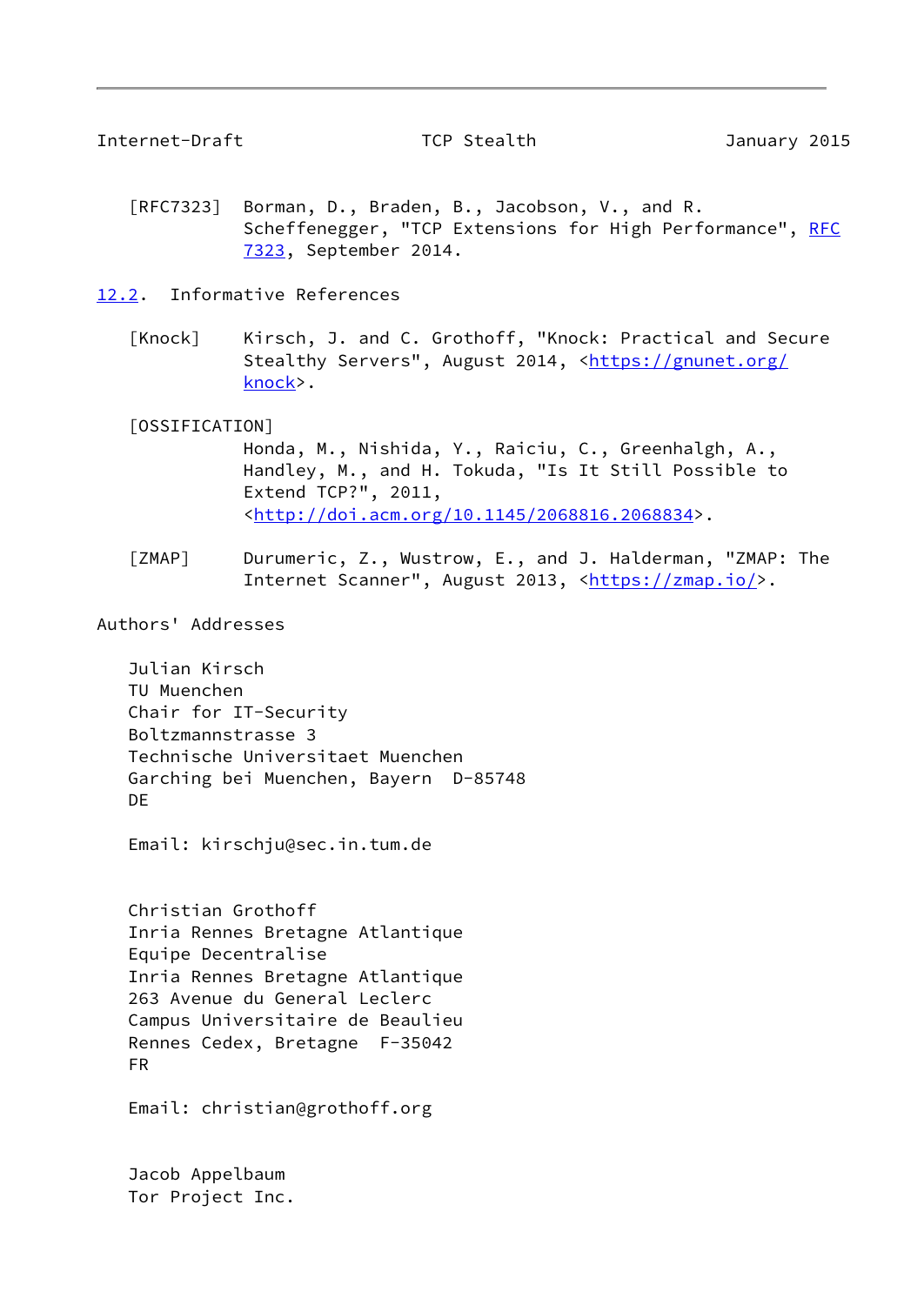Email: jacob@appelbaum.net

| Kirsch, et al. | Expires July 21, 2015 | [Page 9] |  |
|----------------|-----------------------|----------|--|
|                |                       |          |  |

Internet-Draft TCP Stealth January 2015

 Holger Kenn (editor) Microsoft Deutschland GmbH Konrad Zuse Strasse 1 Unterschleissheim D-85716 DE

Email: holger.kenn@cubeos.org